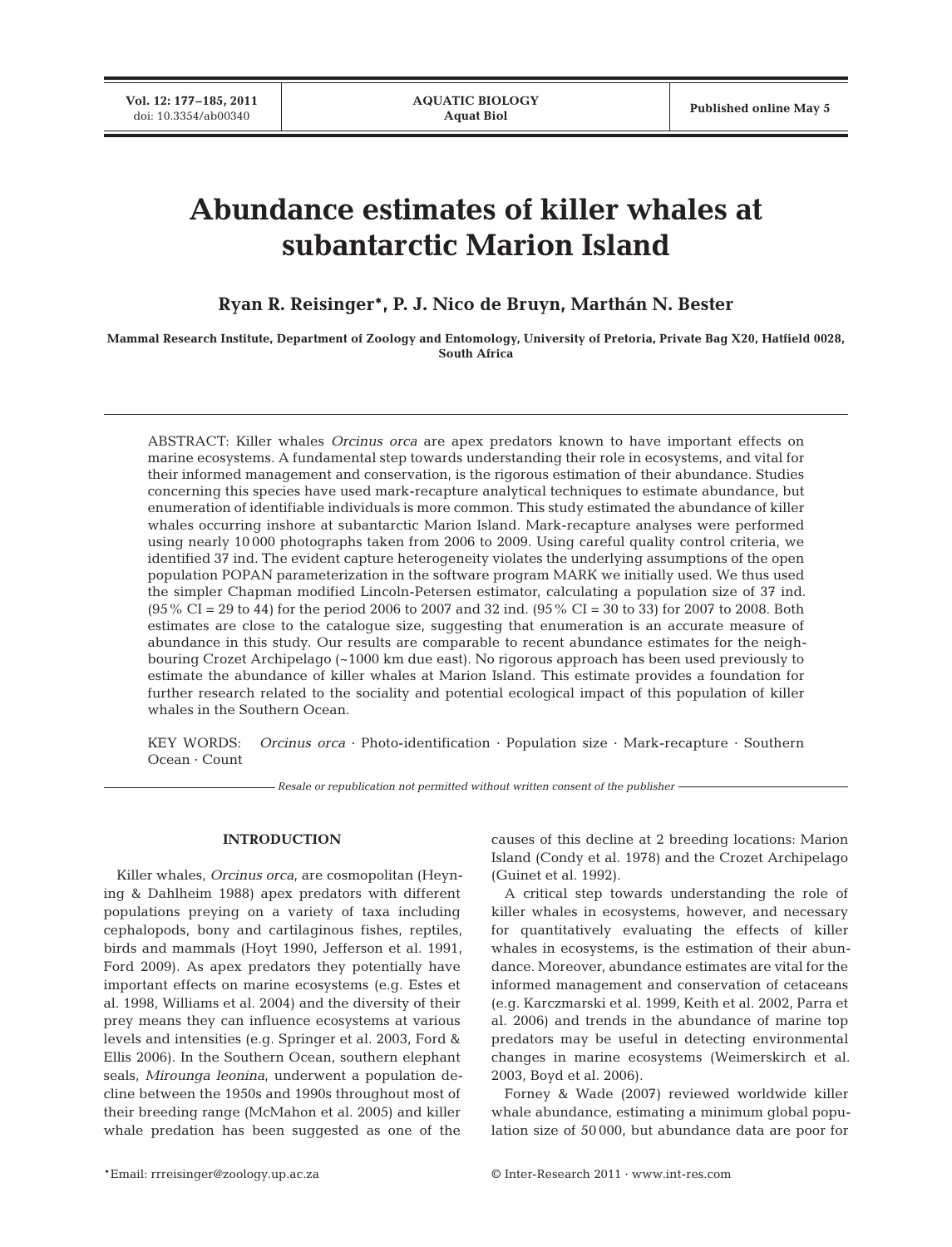many regions and the authors identified the need for further estimates. Regional abundance estimates for the Southern Ocean, based on line-transect surveys, indicate that killer whales are relatively common in these waters. Hammond  $(1984)$  estimated 38 278  $(CV =$ 0.63) killer whales in the Indian Ocean sector of the Southern Ocean, Kasamatsu & Joyce (1995) estimated  $80\,400$  (CV = 0.15) individuals in the Southern Ocean with uncorrected abundance estimates for the Indian Ocean sector totalling  $12\,093$  (CV = 0.44 to 0.96), and most recently Branch & Butterworth (2001) estimated 24 790 (CV = 0.23) killer whales south of  $60^{\circ}$  S.

In the southern Indian Ocean, rigorous local population size estimates are only available for Possession Island (Crozet Archipelago). Poncelet et al. (2010) used mark-recapture (MR) methodology to estimate the population size at 98 animals between 1988 and 1989 (95% CI = 70 to 156) and 37 ind. between 1998 and 2000 (95% CI = 32 to 62). Their analyses show a worrying decline in population size and survival rates, which the authors speculate is due to changes in prey availability (southern elephant seals and large whales) and lethal interactions with illegal fisheries targeting the Patagonian toothfish *Dissostichus eleginoides* (see also Tixier et al. 2010). At Marion Island, no rigorous population size estimates have been produced. Keith et al. (2001) identified 26 individual killer whales from 159 photo graphs taken opportunistically from 1975 to 1989 and, based on simultaneous island-wide observations on a single day, Pistorius et al. (2002) approximated the population size at 25 to 30 individuals.

MR analyses of photographic identification data have been used to estimate population size in killer whales (Kuningas et al. 2007, Williams & Thomas 2009, Poncelet et al. 2010, Durban et al. 2010) but this approach has generally been necessitated by logistical (e.g. large populations where individuals are encountered infrequently, or large and/or remote areas) or financial constraints (see Williams & Thomas 2009, Durban et al. 2010). More commonly, the abundance of small, wellstudied killer whale populations is determined by a count of known individuals (e.g. Dahlheim et al. 1997, Matkin et al. 1999, Ford et al. 2000).

We aim to provide information required for the assessment of the ecological role of killer whales at Marion Island, and to furnish baseline information for their management and conservation there and in the broader southern Indian Ocean. Using photographic

identification data collected from 2006 to 2009, we established an identification catalogue of individuals at Marion Island and used MR analyses, as well as 2 simpler methods (proportion of identifiable individuals and enumeration), to estimate the abundance of killer whales.

# **MATERIALS AND METHODS**

**Study area.** Subantarctic Marion Island (46° 54' S,  $37^{\circ}45'$  E; Fig. 1) is the larger (296 km<sup>2</sup>) of a pair of islands comprising the Prince Edward Islands group. It is situated in the southern Indian Ocean with the nearest landmass being the Crozet Archipelago, approximately 1000 km to the east at a similar latitude. The interplay between the Antarctic Circumpolar Current and the prominent bottom topography of the Southwest Indian Ridge results in productive turbulent water masses around the Prince Edward Islands (Ansorge & Lutjeharms 2005), sustaining the large breeding populations of seals and seabirds.

**Field methods.** Land-based sightings of killer whales at Marion Island were recorded from April 2006 to April 2009. Small-vessel-based surveys are impossible because of logistic and safety concerns regarding the isolation of Marion Island and the very poor weather and sea conditions (Prince Edward Islands Management Plan Working Group 1996). Sightings were of 2 types: (1) opportunistic observations, which were recorded



Fig. 1. Marion Island, showing killer whale observation points at the Island and approximate 50 m isobaths. The inset shows Marion Island's location in relation to Africa and Antarctica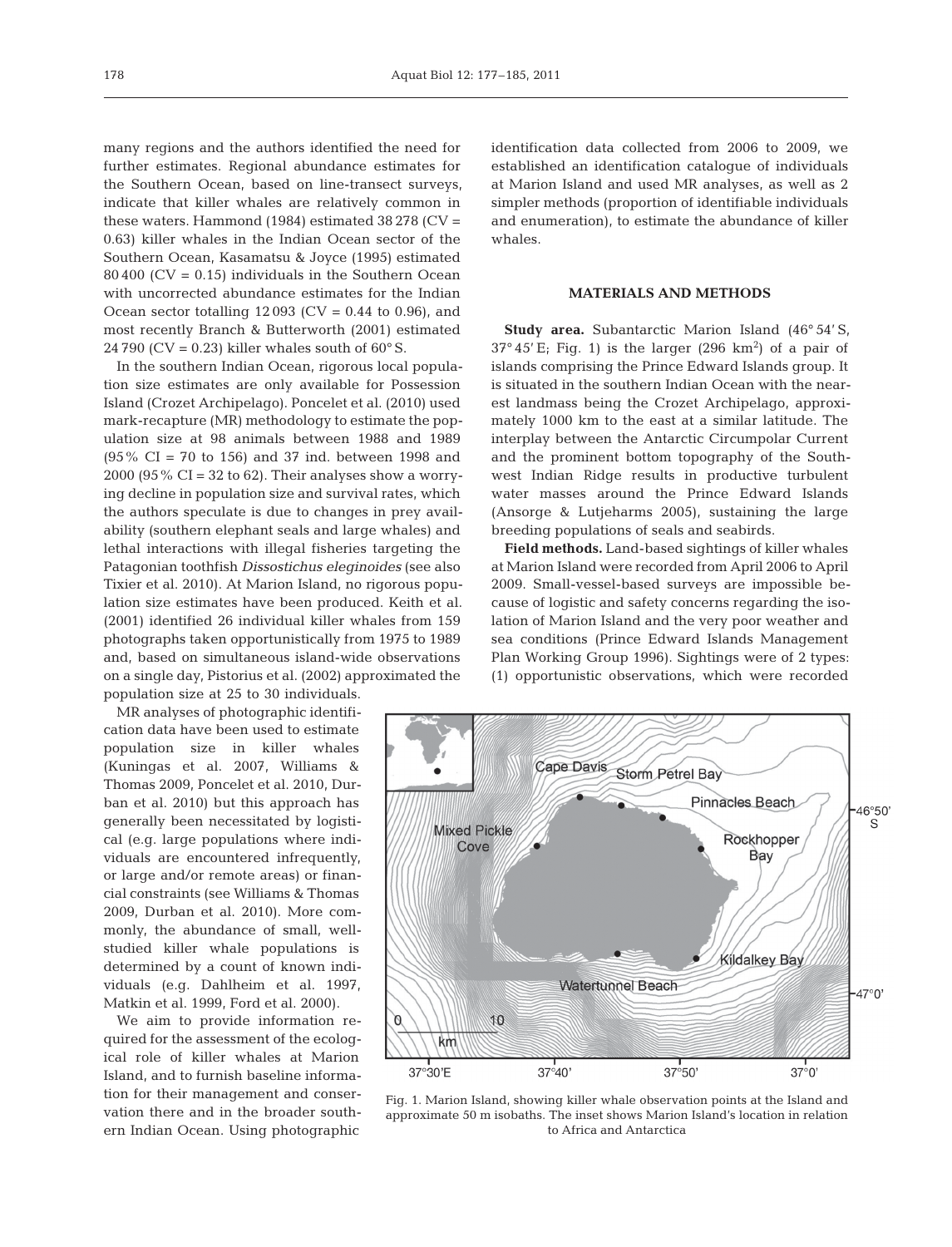| <b>Site</b>                               | 2008                     |                               |                          |       |                   |       | 2009                          |       |                          | Total |                   |                   |          |
|-------------------------------------------|--------------------------|-------------------------------|--------------------------|-------|-------------------|-------|-------------------------------|-------|--------------------------|-------|-------------------|-------------------|----------|
|                                           | May                      | Jun                           | Jul                      | Aug   | Sep               | Oct   | <b>Nov</b>                    | Dec   | Jan                      | Feb   | Mar               | Apr               |          |
| Mixed Pickle Cove                         |                          |                               |                          |       |                   |       |                               |       | 10(1)                    | 10(1) | $\qquad \qquad -$ | -                 | 20(2)    |
| Cape Davis                                | -                        |                               |                          |       | $\qquad \qquad -$ | 10(1) | $\overline{\phantom{m}}$      |       | -                        | 10(1) | 10(1)             | $\qquad \qquad -$ | 30(3)    |
| Storm Petrel Bay                          | -                        |                               | -                        | 10(1) | 10(1)             | 20(2) | 20(2)                         | -     | -                        | 10(1) | -                 | -                 | 70 (7)   |
| Pinnacles Beach                           | -                        |                               | -                        | 10(1) | 10(1)             | 20(2) | 10(1)                         | 20(2) | $\overline{\phantom{0}}$ |       |                   | -                 | 70 (7)   |
| Rockhopper Bay                            |                          |                               |                          | -     |                   | -     | 10(1)                         | 20(2) |                          |       |                   | -                 | 30(3)    |
| Kildalkey Bay                             | $\overline{\phantom{a}}$ |                               | -                        | 10(1) | 20(2)             | 20(2) | 30(3)                         | 20(2) | $\qquad \qquad -$        | 10(1) | 10(1)             | $\qquad \qquad -$ | 120 (12) |
| Watertunnel Beach                         |                          |                               | $\overline{\phantom{0}}$ | 10(1) | 30(3)             | 20(2) | 30(3)                         | 10(1) | -                        | 20(2) | -                 | -                 | 120 (12) |
| All sites (long sessions)                 | -                        |                               | -                        | 40(4) |                   |       | 70 (7) 90 (9) 100 (10) 70 (7) |       | 10(1)                    | 60(6) | 20(2)             | -                 | 460 (46) |
| <b>Rockhopper Bay</b><br>(short sessions) |                          | 14 (7) 25 (12) 24 (12) 24 (8) |                          |       | 27(9)             | 18(6) | 21(7)                         | 24(8) | 24 (8)                   | 15(5) | 27(9)             | 6(2)              | 249 (93) |

Table 1. Hours of observation effort (parentheses: no. of observation sessions) monthly at various sites on Marion Island (see Fig. 1 for locations). Long (10 h) sessions were performed at all sites; short (2 to 3 h) sessions were performed only at Rockhopper Bay, and are presented separately from the long sessions. Dashes: no observations made

from April 2006 to April 2009 while observers were engaged in various field activities, mostly systematic pinniped monitoring (see de Bruyn et al. 2008 for further pinniped monitoring details); and (2) dedicated observation sessions, which were conducted at various points on the north, east and south coasts of the island (Fig. 1) from May 2008 to April 2009 (Table 1). We consider these locations a representative inshore sampling/ survey area as killer whales mainly patrol beaches along the eastern half of the island (Keith et al. 2001, Pistorius et al. 2002). During these sessions, a trained observer would remain at a point and visually search for killer whales for a predetermined length of time. Such dedicated observation sessions were either short or long. Short (2 to 3 h) observation sessions were performed 93 times at Rockhopper Bay (Fig. 1), totalling 249 h (Table 1). Sessions were performed at regular intervals throughout each month (approximately every 3 d), starting at the same time (approximately 11:00 or 14:00 h). Long (10 h uninterrupted) observation sessions were performed 46 times at 8 locations from August 2008 to March 2009, totalling 460 h (Table 1). Sessions were conducted on a weekly cycle.

For all types of observation, the location, group size and age and/or sex class composition of the group, as well as direction of movement, were recorded for each sighting. Distance from shore was recorded following Condy et al. (1978), where Zone 1 is within 5 m of shore; Zone 2 is 5 to 100 m from shore, usually extending to the first kelp *(Macrocystis* sp.) belt; Zone 3 is 100 to 500 m from shore, usually extending to the second kelp belt; and Zone 4 is beyond 500 m from shore. As many individuals as possible were photographed using an 8 megapixel Canon 350D with a Canon 75-200 mm f4.5–5.6 lens, or a 10.2 megapixel Nikon D200 with either a Nikon 80–200 mm f2.8 lens or a Nikon 80– 400 mm f4.5–5.6 lens. To minimize capture heterogeneity, ob servers made a conscious effort to direct equal photographic effort at all individuals, independent of any noticeable marks on the individuals. Observers continued to take photographs as long as a group was within photographic range, irrespective of whether all individuals were photographed.

**Treatment of photographs.** Photographs were carefully examined and assigned a quality *(Q)* score from 1 (unusable for MR analyses) to 5 (excellent), independent of the distinctiveness of the individual represented. The *Q* score took into account the size of the dorsal fin in the photograph, focus, lighting, exposure, the angle of the dorsal fin to the photographer and the proportion of the dorsal fin obscured by water. Photographs of *Q*4 and *Q*5 were well exposed and well lit, in focus and the dorsal fin was sufficiently large in the photograph, relatively perpendicular to the photographer and not obscured by water. Although photographs of *Q*1 to *Q*5 were considered for the catalogue of identifiable individuals, only photographs of *Q*4 to *Q*5 were considered for MR analyses (Friday et al. 2000).

Individuals were identified based on natural markings of the dorsal fin and saddle patch (Bigg et al. 1987), mainly the pattern of nicks, notches and mutilations along the trailing edge of the dorsal fin. Individuals that were considered recognizable were assigned a unique numeric identifier, and included in a catalogue with which all subsequent photographs were compared (see Tosh et al. 2008). Both left and right side images of dorsal fins were used, as they could reliably be matched to the same individual. Catalogued individuals were not rated according to their distinctiveness, rather all catalogued individuals were considered reliably identifiable from photographs of *Q*4 to *Q*5, other than calves, which were excluded from MR analyses.

For all photographs of *Q*4 and *Q*5, a ratio was calculated relating the number of dorsal fins that could be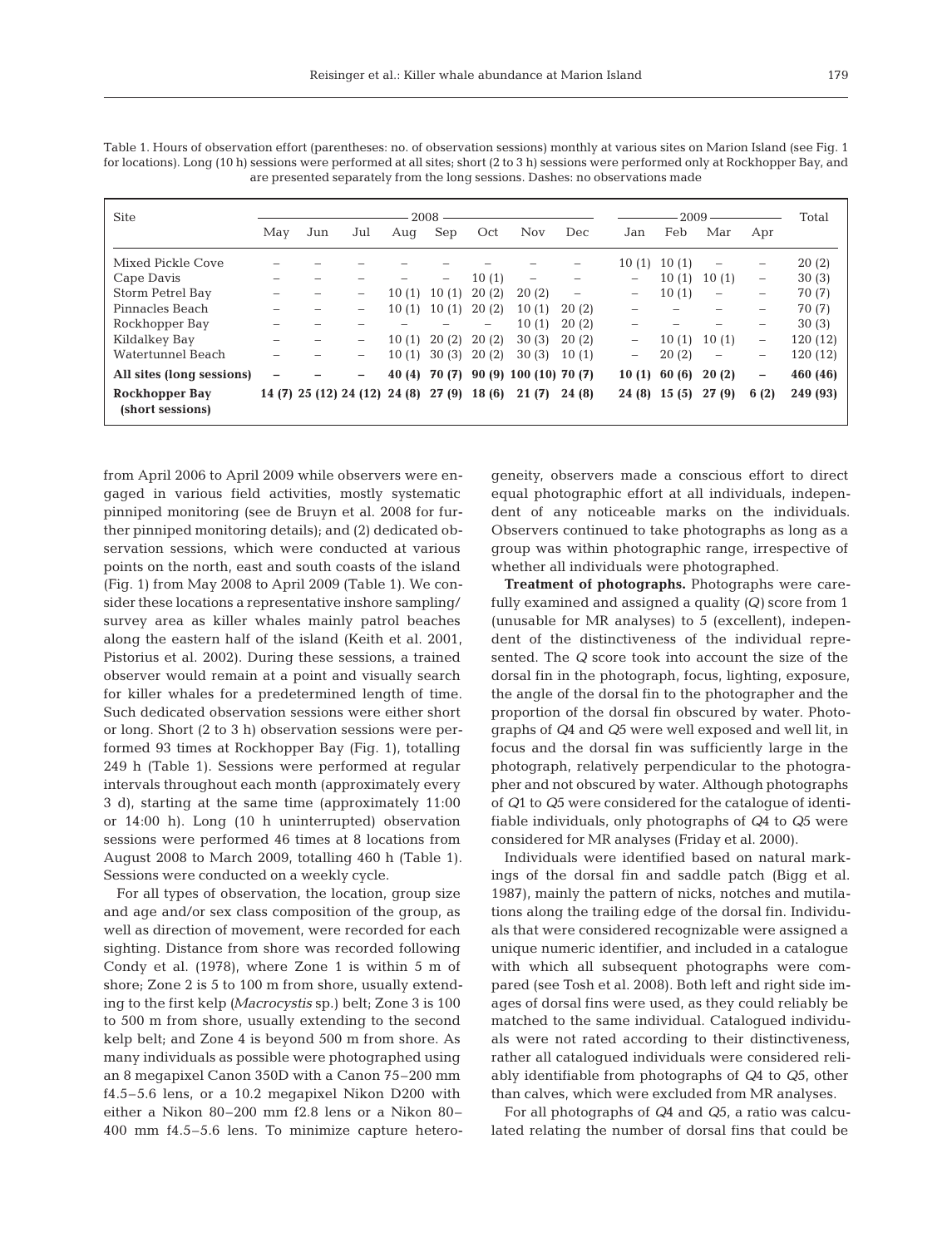reliably identified (excluding calves) to the total number of photographed fins. This calculation was performed for each sighting, and subsequently an overall ratio was calculated representing the proportion of identifiable individuals (θ).

**Analyses.** MR analyses of the sighting histories of recognizable individuals were firstly performed using the software program MARK (White & Burnham 1999). Persighting captures were pooled into monthly capture events, thus a single calendar month constituted a sampling occasion. Population parameters were estimated using the open-population POPAN parameterization (Schwarz & Arnason 1996, 2009) The initial analysis is based on the fully time-dependent Cormack-Jolly-Seber (CJS) model  $(\Phi_t p_t b_t$ , where  $\Phi$  is survival, p is probability of capture, *b* is probability of entry) and the first step in the analysis involves goodness-of-fit (GOF) tests for the CJS model using the program RELEASE GOF to validate model assumptions. Models were constructed for combinations of time-dependence (*t)* and consistency (·) for Φ and *p*, and seasonal *(s)* variation was allowed for *p*. Based on the seasonal abundance of killer whales at Marion Island (Reisinger et al. 2011), September to December of each year was considered 'peak' occurrence whereas January to August was considered 'low' abundance. The most appropriate model was selected using the smallsample corrected Akaike's information criterion  $(AIC_{ci})$ Burnham & Anderson 1998). Based on the GOF results of TEST 2 + TEST 3 in program RELEASE, a *post hoc* variance inflation factor  $(\hat{c})$  may be estimated to adjust for extra-binomial variation in the data, resulting in a quasi- $AIC_c(QAIC_c)$ . Median and bootstrap GOF are not available in the POPAN parameterization.

Because of sparse data, overparameterization and possible violation of one of the assumptions underlying the POPAN approach (see 'Results' and 'Discussion'), we also calculated abundance using the Chapman-modified Lincoln-Petersen 2-occasion estimator (Chapman 1951). Captures in September to December (the months of peak killer whale occurrence at Marion Island; Reisinger et al. 2011) were pooled into a single capture occasion for each year (2006, 2007 and 2008) and abundance was estimated for 2006 to 2007 and 2007 to 2008. Pooling captures from the peak occurrence months minimized the effects of temporary immigration and emigration on this closed population model.

Finally, we calculated abundance simply as the number of non-calf individuals determined from photographs of *Q*4 to *Q*5 during the study period, divided by the proportion of identifiable individuals  $(θ)$ .

The MR abundance estimates apply only to the population of marked animals (excluding calves) and these estimates were expanded to include the entire population (including calves) by dividing *N* (the MR population size estimate) by θ, yielding total abundance (N<sub>total</sub>). Variance was estimated using the delta method as:

$$
var(N_{total}) = N_{total}^2 \left( \frac{var(N)}{N^2} + \frac{1-\theta}{n\theta} \right)
$$
 (1)

where *n* is the total number of dorsal fins from which θ was calculated. Confidence intervals for *N*<sub>total</sub> assumed the same error distribution as the MR estimates (Wilson et al. 1999).

# **RESULTS**

From April 2006 to April 2009 (inclusive), killer whales were sighted 846 times at Marion Island and 9724 photographs were taken. Table 2 shows the number of sightings per year, the number of photographs taken in various categories and the number of photographic identifications in various categories. Killer whales were regularly observed close inshore; 50% of sightings included sightings in Zone 1 and 65% included sightings in Zones 1 & 2. Group size ranged from 1 to 13 ind. (Fig. 2) and the proportion of individuals photographed in each group per occasion ranged from 0 to 100%. In total, 37 ind. were identified, of which 7 were classified as adult males, 22 as adult females, 5 as unknown age-sex class and 3 as calves (born during the study period and identified by their colouration, relative size, close association with an adult female and previous absence from groups). Left and right side dorsal fin images were available for 30 ind.; the remaining 7 were photographed from one side only. Only 30 ind. were included in the POPAN MR analyses, the remaining 7 were calves (3 ind.) or

Table 2. Sightings of killer whales at Marion Island, photographic effort, number of identifications and individuals identified, April 2006 to April 2009. *Q*1–*Q*5: see 'Treatment of photographs' in 'Materials and methods'

| Period    | All | Sightings<br>Photographic | $Q1 - Q5$ | Photographs<br>$Q_4 - Q_5$ | <b>Identifications</b><br>$Q1-Q5$ | $Q4 - Q5$ | Unique individuals<br>sighted | New individuals<br>identified |
|-----------|-----|---------------------------|-----------|----------------------------|-----------------------------------|-----------|-------------------------------|-------------------------------|
| 2006-2007 | 239 | 83                        | 334       | 49                         | 190                               | 37        | 21                            |                               |
| 2007-2008 | 166 | 94                        | 1334      | 86                         | 299                               | 54        | 21                            | 10                            |
| 2008-2009 | 441 | 209                       | 8056      | 1446                       | 4075                              | 1283      | 30                            |                               |
| 2006-2009 | 846 | 386                       | 9724      | 1581                       | 4564                              | 1374      | 37                            | 37                            |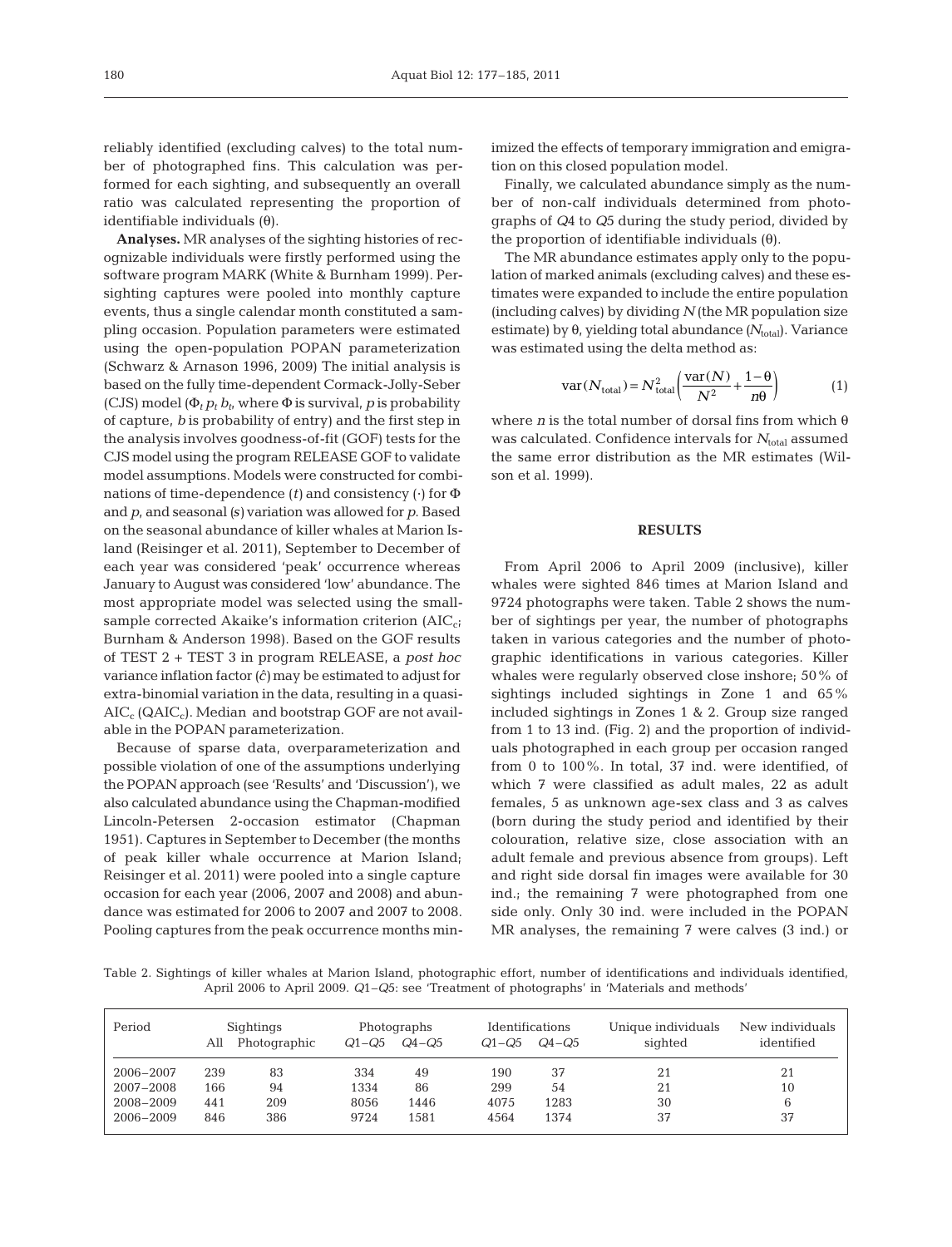

Fig. 2. Frequency distribution of group sizes of killer whales sighted at Marion Island, April 2006 to April 2009



Fig. 3. Sighting frequency distribution of identifiable killer whales at Marion Island from April 2006 to April 2009 (photographs of *Q*4 to *Q*5 only — see 'Treatment of photographs' in 'Materials and methods'; calves excluded)

were not identified in photos of *Q*4–*Q*5 (4 ind.). Fig. 3 shows the sighting frequency distribution of these animals and Fig. 4 shows the discovery curve, or the cumulative number of identified individuals (both figures used *Q*4 to *Q*5 only and calves were excluded). Only 27 ind. were included in the Chapman MR analyses; of the 10 excluded individuals, 3 were calves and 7 were not identified in photos of *Q*4 to *Q*5 in the sampling occasions (September– December of each year).

Of the 6 biologically sensible model combinations tested in the POPAN approach, one did not reach numerical convergence. Parameters for each occasion were often inestimable because of sparse data. Although the result of TEST  $2 + TEST$  3 in program RELEASE GOF *(* = 1.30; Table 3) indicated only slight overdispersion in the data (Cooch & White 2009), program RELEASE reported insufficient data to perform tests for a number of occasions and TEST 2 was re jected. The most parsimonious model according to the  $QAIC_c$  scores was  $\Phi$ ,  $p_s$   $b_t$  (constant survival, probabil-



Fig. 4. Discovery curve, or cumulative number of individuals identified, for killer whales at Marion Island, April 2006 to April 2009 (photographs of *Q*4 to *Q*5 only, calves excluded). Vertical lines indicate the period including study years (2006–2007, 2007–2008 and 2008–2009)

Table 3. Program RELEASE goodness-of-fit results for the fully time-dependent Cormack-Jolly-Seber model tested in a markrecapture analysis of individual sighting histories of killer whales at Marion Island, April 2006 to April 2009, using the open-population POPAN parameterization in program MARK. *c*ˆ: *post hoc* variance inflation factor. TEST 2 + TEST 3 is the overall test statistic; TEST 2 tests for equal capture probability and TEST 3 tests for equal survival. SR tests whether survival is dependent on whether or not an individual was seen previously and SM tests if *when* an individual is *seen* again is dependent on whether or not the individual was seen previously (Cooch & White 2009)

| <b>Test</b>       | ĉ    | $\chi^2$ | df | р    |
|-------------------|------|----------|----|------|
| TEST $2 + TEST$ 3 | 1.30 | 41.58    | 32 | 0.12 |
| TEST <sub>2</sub> | 2.11 | 40.12    | 19 | 0.00 |
| TEST <sub>3</sub> | 0.11 | 1.46     | 13 | 1.00 |
| TEST 3.SR         | 0.08 | 0.53     | 7  | 1.00 |
| TEST 3.SM         | 0.17 | 0.94     | 6  | 0.99 |
|                   |      |          |    |      |

ity of capture varies seasonally and probability of entry varies with capture occasion), and this model estimated population size at 33 ind. ( $SE = 2.91$ ,  $95\%$  CI = 27 to 38). No models had a  $\triangle QAIC_c$  (difference between the  $QAIC_c$  of the model in question and that of the top-ranked model) of < 2 units, which would have indicated that they were also likely descriptors of the data (Burnham & Anderson 1998). The proportion of identifiable individuals was  $0.77$  (SE =  $0.34$ ) and, based on model  $\Phi$ .  $p_s$   $b_t$ , total abundance was estimated at 42 ind. (SE = 3.83, 95% CI = 35 to 50).

The Chapman-modified Lincoln-Petersen estimator yielded total population sizes of 37 and 32 ind. in 2006 to 2007 and 2007 to 2008, respectively (Table 4), and the simple abundance estimate (number of individuals identified from photographs of *Q*4 to *Q*5, excluding calves, divided by θ) yielded 39 ind.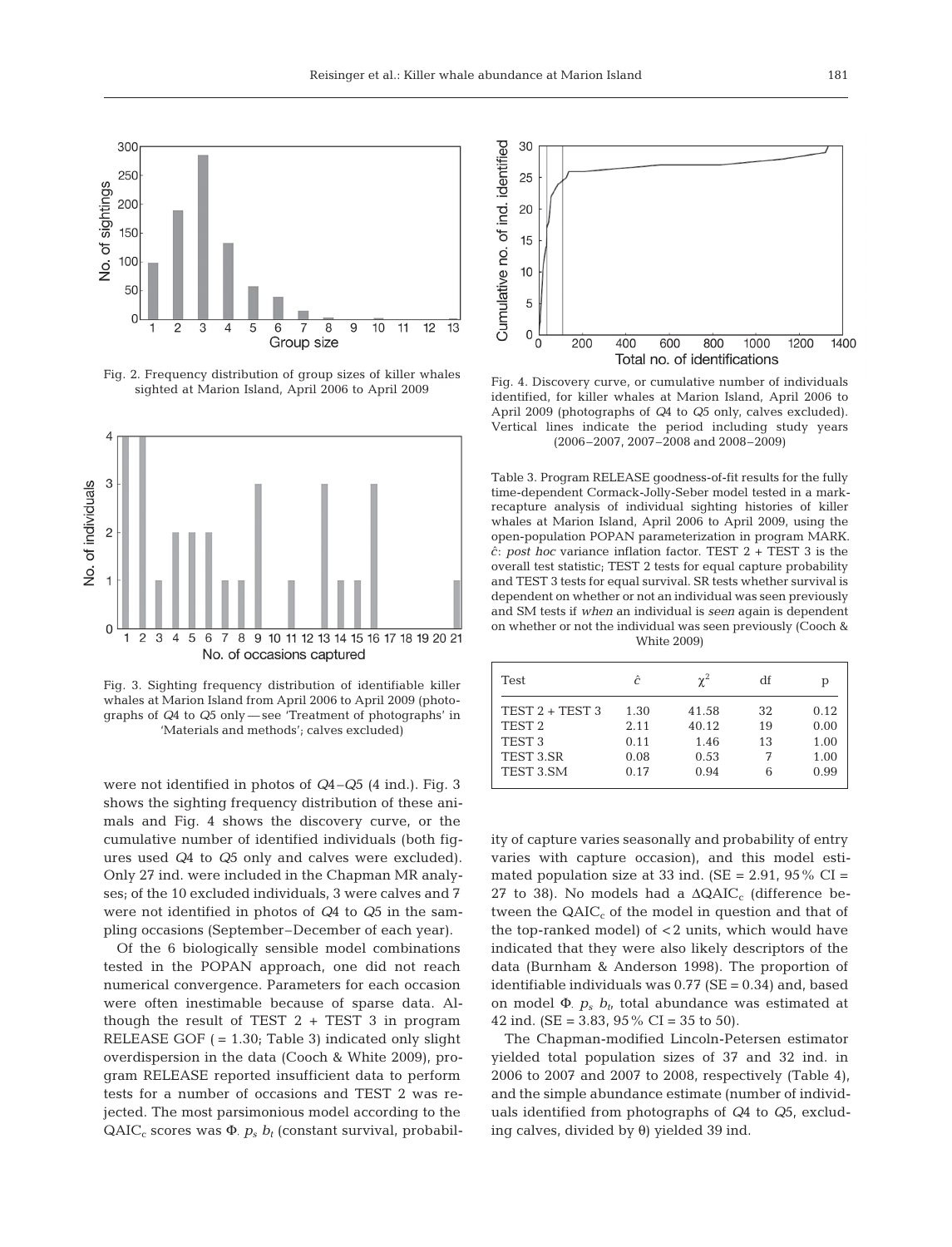| Period                 | $\mathcal{N}$ | Marked population<br>$SE = 95\% CI$  | $\mathcal N$ | Total population<br>$SE = 95\% CI$ |                                              |  |  |
|------------------------|---------------|--------------------------------------|--------------|------------------------------------|----------------------------------------------|--|--|
| 2006-2007<br>2007-2008 | 29<br>25      | $4.72 \quad 23-35$<br>$0.87$ $23-26$ | 37.<br>32.   |                                    | $6.15 \quad 29 - 44$<br>$1.21 \quad 30 - 33$ |  |  |

Table 4. Chapman-modified Lincoln-Petersen estimates of the abundance of killer whales at Marion Island

## **DISCUSSION**

The observed group sizes (Fig. 2) of killer whales at Marion Island are consistent with earlier observations for the island (Condy et al. 1978, Keith et al. 2001, Tosh et al. 2008), as well as for populations of pinnipedeating killer whales elsewhere, likely an optimal group size for maximizing energy intake in such populations (Baird & Dill 1996). The most frequent group size observed (3 ind.) is comparable to average group sizes of 4.2 (Condy et al. 1978), 3.6 (Keith et al. 2001) and 3.4 (Tosh et al. 2008) reported previously at Marion Island, 3.2 (modal group size of 2) at Punta Norte (Lopez & Lopez 1985) and a modal group size of 3 at Vancouver Island, British Columbia (Baird & Dill 1996). The largest groups observed at Marion Island included identified individuals that were mostly observed separately on other occasions (Tosh et al. 2008, P.J.N.d.B. unpublished data), indicating that large groups formed temporarily during interactions of smaller groups, likely for socializing and perhaps cooperative hunting (Baird & Dill 1996). This illustrates that, albeit for killer whales in different habitats and aquatic ecosystems, a stable group size aligned with the energetic constraints of predation on marine mammals has evolved (e.g. Baird & Dill 1996).

The number of individuals identified in the present study is substantially larger than that identified by Keith et al. (2001) but the proportion of adult females in the current catalogue (59%) is almost identical to that in Keith et al.'s study (58%), although the proportion of adult males differs markedly (19% in the present study compared with 35%). The opportunistic nature of Keith et al.'s (2001) study may have meant that males were more likely to be observed because of their much larger dorsal fins, potentially explaining the higher proportion of males in that study. The number of individuals identified here is similar to photographic identification studies at Punta Norte (30 ind. in 1975 to 1997; Iñíguez 2001) and Possession Island (32 ind. in 1998 to 2000; Poncelet et al. 2010). The sighting frequency distribution (Fig. 3) suggests a population of regularly occurring animals; only 4 ind. were seen during one month only and the majority of animals were seen in a number of months during the study period. The presence of a

large proportion of transient (not to be confused with the eastern North Pacific killer whale ecotype) or migratory animals is therefore unlikely. Further, there is no suggestion of separate populations of transient/migratory and resident (again, not to be confused with the eastern North Pacific killer whale ecotype) animals, as sighting frequencies are relatively evenly distributed without clear clustering.

The discovery curve (Fig. 4) shows the expected rapid initial increase in 2006 to 2007 and 2007 to 2008 but, despite the far greater photographic effort in 2008 to 2009 (Table 2) and the larger number of sightings, it appears to level off. This asymptotic tendency in the discovery curve indicates that most individuals in the population have been identified; however, only continuation of the photographic MR effort in a structured protocol can confirm this (e.g. Wilson et al. 1999, Baker et al. 2006).

#### **Assumptions: validation and violations**

Validation of the assumptions underlying MR methods is critical in providing relatively unbiased estimates of population parameters (Begon 1983). The natural characteristics used to identify killer whales have proven to be long-lasting, allowing individuals to be recognized for years in long-term studies (e.g. Bigg et al. 1987, Bigg et al. 1990, Baird & Whitehead 2000, Parsons et al. 2009, Ivkovich et al. 2010). This makes killer whales conducive to MR analysis following rigorous photographic surveying and we therefore considered mark loss in this study as being negligible. Sampling was instantaneous, and sampling effort was consciously similarly distributed between marked and unmarked animals, although heterogeneous capture probabilities because of differences in the behaviour of individuals are present in many photographic identification MR studies (e.g. Hammond 1986, see also Baird & Dill 1995). Any further violations of equal capture probabilities were minimized by imposing careful photographic quality criteria; however, capture heterogeneity is evident in this study. In the POPAN approach, TEST 2 (capture heterogeneity) in program RELEASE was rejected (Table 3). The most likely explanations are differences in behaviour of individuals (Hammond 1986) and slight temporary emigration.

## **MR estimates compared with simpler methods**

Capture homogeneity is one of the key assumptions underlying the POPAN and other Jolly-Seber approaches, and violation of this assumption casts severe doubt on estimates using this method. Evidence of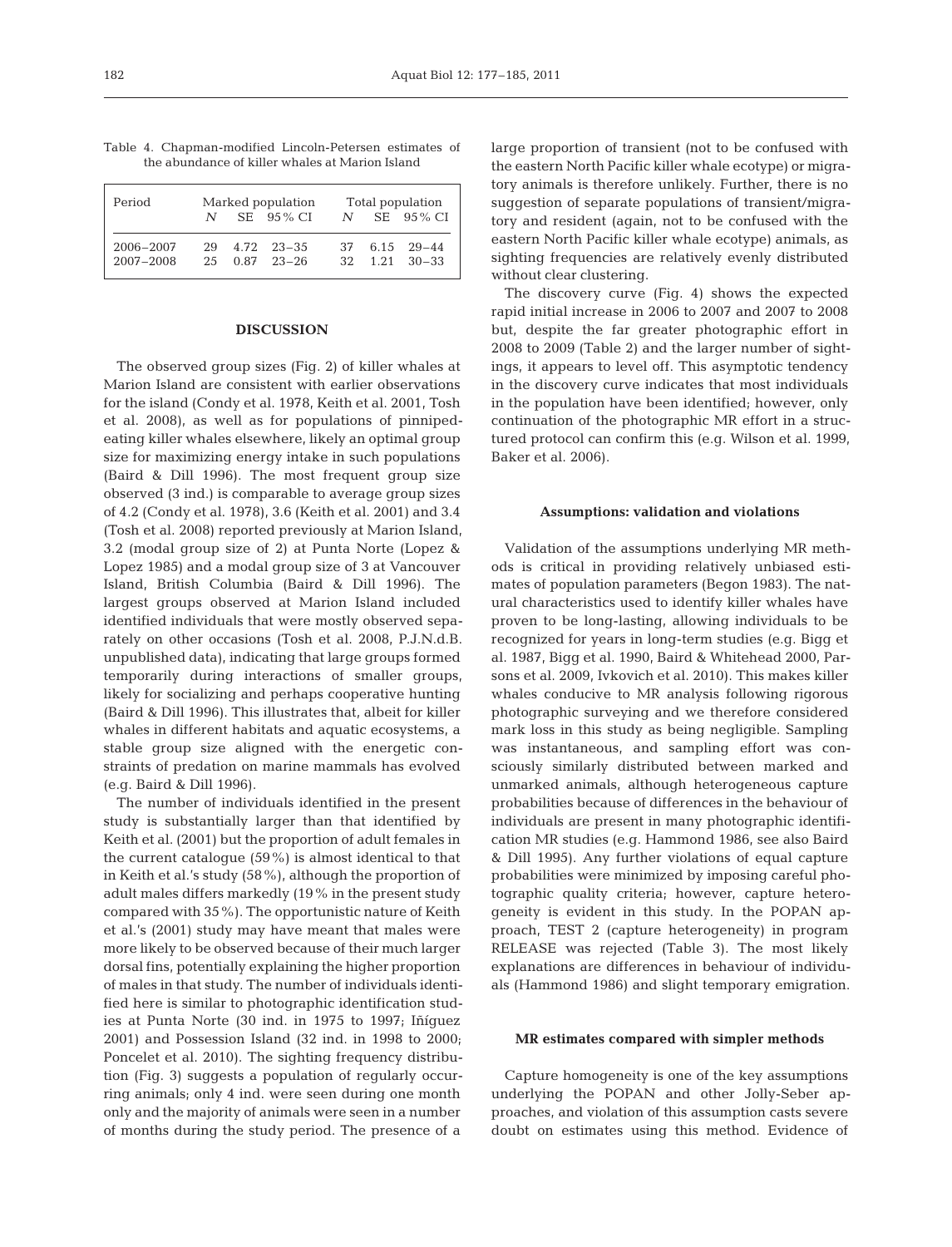capture heterogeneity in this study thus leads us to prefer the simpler Chapman-modified Lincoln-Petersen estimator to the POPAN approach, so the 2 simplest approaches we took to estimate abundance seem most appropriate in this case.

Applying the proportion of identifiable individuals (θ) to the number of non-calf individuals identified from photos of *Q*4–*Q*5 yields a population size of 39 ind. — close to the number of individuals in the cata logue (37 ind.), the POPAN MR estimates (42, 95%  $CI = 35$  to 50) and the Chapman MR estimates (37, 95%)  $CI = 29$  to 44 and 32, 95%  $CI = 30$  to 33). This agreement, combined with the sighting frequency pattern (Fig. 3) and the asymptotic tendency of the discovery curve (Fig. 4), indicates that most of the identifiable proportion of the population has been included in the catalogue, and lends confidence to the catalogue size (complete enumeration over time) as a rigorous abundance estimate free of the assumptions underlying MR estimates. Although the catalogue may also be subject to some bias, it is more precise than MR estimates. Our estimate is based on only 3 yr of data, and continued study is undoubtedly required and may resolve problems with the MR analyses. The thorough establishment of a photographic identification catalogue and the continuation of the photographic identification study will be of future use to investigate various questions related to population parameters, social ecology and movement of individuals.

# **Comparison with other studies and defining the 'population'**

Our catalogue size should not be compared with that of Keith et al. (2001) with a view to identify abundance trends, because of the highly opportunistic nature of that study. In broad terms, our population size estimates are similar to the most recent estimate at Possession Island (37 ind.,  $95\%$  CI = 32–62; Poncelet et al. 2010). Although the Possession Island population has undergone a marked decline, no comparable data are available for Marion Island. The birth of at least 3 calves at Marion Island during 2008 to 2009 suggests a higher fecundity than that reported at Possession (Guinet & Bouvier 1995).

This begs the question as to what constitutes the 'population'. In terms of the MR methodology, the 'population' refers to individuals available to be captured during the study, and thus refers to any killer whales that may occur in the inshore area. We have discussed why it is unlikely that such a population includes a large proportion of transient individuals and can broadly refer to the population in this case as those killer whales that occur, at least seasonally, inshore at

Marion Island (however, it should be noted that there may be differences among groups in the use of inshore areas; Baird & Dill 1995). This population likely includes animals occurring at neighbouring Prince Edward Island. Prince Edward Island is only 19 km from Marion Island, a much smaller distance than the more than 40 km of coastline included in our survey area, and the only photograph available of a killer whale at Prince Edward Island (provided by R. Tarr, Oceans and Coasts, Department of Environmental Affairs, Rogge Bay, South Africa) was reliably identified as an individual included in the Marion catalogue.

Because our data are completely biased to killer whales occurring inshore, we cannot exclude the existence of a separate population of offshore animals (as exists in the eastern North Pacific; Dahlheim et al. 2008), and our abundance estimate would not apply to such a population. No studies have been conducted on the medium- and large-scale movement of killer whales at Marion Island, but inshore abundance data (Reisinger et al. 2011, see also Condy et al. 1978, Keith et al. 2001) indicate potential seasonal movement offshore or increased range, both of which may be accompanied by a potential diet switch (e.g. Mikhalev et al. 1981).

## **Future research**

Although our abundance estimate is a novel and critical step in elucidating the role of killer whales in the Marion Island marine ecosystem—as well as being valuable for any conservation and management decisions in the region and for comparisons with other killer whale populations—the current photographic identification study should continue. Future research investigating the population structure and spatiotemporal distribution of killer whales at Marion Island can now be initiated in the context of this rigorous abundance estimate.

*Acknowledgements*. We thank the South African Department of Environmental Affairs for providing logistical support within the South African National Antarctic Programme and the Department of Science and Technology (administered through the National Research Foundation) for funding the marine mammal monitoring programme at Marion Island. Various overwintering and relief expedition members recorded their sightings and provided photographs. We especially thank T. Mufanadzo, C. Oosthuizen, M. Phalanndwa and C. Tosh for their excellent field efforts. Finally, the comments of anonymous reviewers greatly improved this manuscript.

### LITERATURE CITED

▶ Ansorge IJ, Lutjeharms JRE (2005) Direct observations of eddy turbulence at a ridge in the Southern Ocean. Geophys Res Lett 32:L14601 doi:10.1029/2005GL022588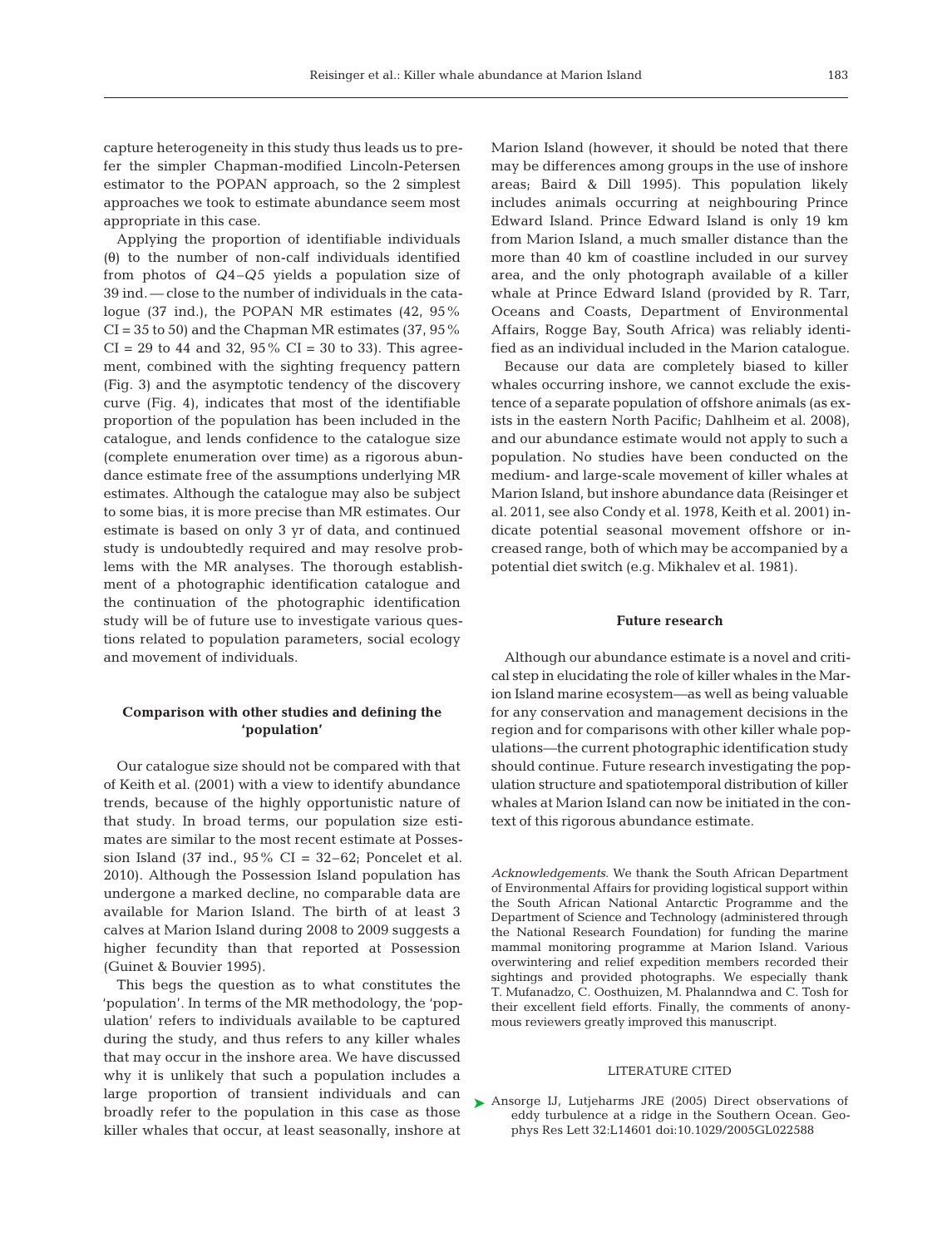- ► Baird RW, Dill LM (1995) Occurrence and behaviour of tran- ► Ford JKB, Ellis GM (2006) Selective foraging by fish-eating sient killer whales: seasonal and pod-specific variability, foraging behaviour, and prey handling. Can J Zool 73: 1300–1311
- ► Baird RW, Dill LM (1996) Ecological and social determinants of group size in transient killer whales. Behav Ecol 7: 408–416
- ► Baird RW, Whitehead H (2000) Social organization of mammal-eating killer whales: group stability and dispersal patterns. Can J Zool 78:2096–2105
- ► Baker JD, Harting AL, Johanos TC (2006) Use of discovery curves to assess abundance of Hawaiian monk seals. Mar Mamm Sci 22:847–861
- ► Begon M (1983) Abuses of mathematical techniques in ecology: application of Jolly's capture-recapture method. Oikos 40:155–158
	- Bigg MA, Ellis GM, Ford JKB, Balcomb KC (1987) Killer whales: a study of their identification, genealogy, and natural history in British Columbia and Washington State. Phantom Press and Publishers, Nanaimo, BC, Canada
	- Bigg MA, Olesiuk PF, Ellis GM, Ford JKB, Balcomb KC (1990) Social organization and genealogy of resident killer whales *(Orcinus orca)* in the coastal waters of British Columbia and Washington State. Rep Int Whal Comm Spec Issue 12:383–405
	- Boyd IL, Wanless S, Camphuysen C (2006) Top predators in marine ecosystems: their role in monitoring and management. Cambridge University Press, Cambridge
	- Branch TA, Butterworth DS (2001) Estimates of abundance south of 60 degrees S for cetacean species sighted frequently on the 1978/79 to 1997/98 IWC/IDCR-SOWER sighting surveys. J Cetacean Res Manag 3:251–270
	- Burnham KP, Anderson DR (1998) Model selection and inference: a practical information-theoretic approach. Springer-Verlag, New York
	- distribution with applications to zoological censuses. Univ Calif Publ Stat 1:131–160
- ► Condy PR, van Aarde RJ, Bester MN (1978) The seasonal occurrence and behaviour of killer whales *Orcinus orca*, at Marion Island. J Zool 184:449–464
	- Cooch E, White G (eds) (2009) Program MARK: a gentle introduction, 8th edn. Available at www.phidot.org/software/ mark/docs/book/
	- Dahlheim ME, Ellifrit DK, Swenson JD (1997) Killer whales of southeast Alaska: a catalogue of photo-identified individuals. Day Moon Press, Seattle, WA
- ▶ Dahlheim ME, Schulman-Janiger A, Black N, Ternullo R, Ellifrit DK, Balcomb KC (2008) Eastern temperate North Pacific offshore killer whales *(Orcinus orca)*: occurrence, movements, and insights into feeding ecology. Mar Mamm Sci 24:719–729
- ► de Bruyn PJN, Tosh CA, Oosthuizen WC, Phalanndwa MV, Bester MN (2008) Temporary marking of unweaned southern elephant seal *(Mirounga leonina* L.) pups. S Afr J Wildl Res 38:133–137
- ▶ Durban J, Ellifrit D, Dahlheim M, Waite J and others (2010) Photographic mark-recapture analysis of clustered mammal-eating killer whales around the Aleutian Islands and Gulf of Alaska. Mar Biol 157:1591–1604
- ► Estes JA, Tinker MT, Williams TM, Doak DF (1998) Killer shore ecosystems. Science 282:473–476
	- Ford JKB (2009) Killer whale *Orcinus orca*. In: Perrin WF, Würsig B, Thewissen JGM (eds) Encyclopedia of marine mammals, 2nd edn. Academic Press, San Diego, CA, p 650–657
- killer whales *Orcinus orca* in British Columbia. Mar Ecol Prog Ser 316:185–199
- Ford JKB, Ellis GM, Balcomb KC III (2000) Killer whales: the natural history and genealogy of *Orcinus orca* in the waters of British Columbia and Washington. University of British Columbia Press, Vancouver, BC
- Forney KA, Wade P (2007) Worldwide distribution and abundance of killer whales. In: Estes JA, Brownell RL, DeMaster DP, Doak DF, Williams TM (eds) Whales, whaling and ocean ecosystems. University of California Press, Berkeley, CA, p 145–162
- ► Friday N, Smith TD, Stevick PT, Allen J (2000) Measurement of photographic quality and individual distinctiveness for the photographic identification of humpback whales, *Megaptera novaeangliae*. Mar Mamm Sci 16:355–374
- ► Guinet C, Bouvier J (1995) Development of intentional stranding hunting techniques in killer whale *(Orcinus orca)* calves at Crozet Archipelago. Can J Zool 73:27–33
- ► Guinet C, Jouventin P, Weimerskirch H (1992) Population changes, movements of southern elephant seals on Crozet and Kerguelen Archipelagos in the last decades. Polar Biol 12: 349–356
	- Hammond PS (1984) Abundance of killer whales in Antarctic Areas II, III, IV, and V. Rep Int Whaling Comm 34:543–548
	- Hammond PS (1986) Estimating the size of naturally marked whale populations using capture-recapture techniques. Rep Int Whal Comm Spec Issue 8:253–282
- ► Heyning JE, Dahlheim ME (1988) *Orcinus orca*. Mamm Species 304:1–9
	- Hoyt E (1990) Orca, the whale called killer, 3rd edn. Camden House, Camden East, Canada
	- Iñíguez MA (2001) Seasonal distribution of killer whales *(Orcinus orca)* in Northern Patagonia, Argentina. Aquat Mamm 27:154–161
- Chapman DH (1951) Some properties of the hypergeometric  $\triangleright$  Ivkovich T, Filatova OA, Burdin AM, Sato H, Hoyt E (2010) The social organization of resident-type killer whales (*Orcinus orca)* in Avacha Gulf, Northwest Pacific, as revealed through association patterns and acoustic similarity. Mamm Biol 75:198–210
	- ► Jefferson TA, Stacey PJ, Baird RW (1991) A review of killer whale interactions with other marine mammals: predation to co-existence. Mammal Rev 21:151–180
	- Karczmarski L, Winter PED, Cockcroft VG, McLachlan A ➤ (1999) Population analyses of Indo-Pacific humpback dolphins *Sousa chinensis* in Algoa Bay, Eastern Cape, South Africa. Mar Mamm Sci 15:1115–1123
	- ► Kasamatsu F, Joyce GG (1995) Current status of Odontocetes in the Antarctic. Antarct Sci 7:365–379
		- Keith M, Bester MN, Bartlett PA, Baker D (2001) Killer whales (*Orcinus orca)* at Marion Island, Southern Ocean. Afr Zool 36: 163–175
		- Keith M, Peddemors VM, Bester MN, Ferguson JWH (2002) Population characteristics of Indo-Pacific humpback dolphins at Richards Bay, South Africa: implications for incidental capture in shark nets. S Afr J Wildl Res 32:153–162
		- Kuningas SM, Similä T, Hammond PS (2007) Population dynamics of killer whales (*Orcinus orca*) off northern Norway. Paper SC/59/SM13 presented to the International Whaling Commission Scientific Committee, June 2007, International Whaling Commission, Cambridge
	- whale predation on sea otters linking oceanic and near- **L**opez JC, Lopez D (1985) Killer whales (*Orcinus orca*) of Patagonia, and their behavior of intentional stranding while hunting nearshore. J Mammal 66:181–183
		- Matkin CO, Ellis GM, Saulitis EL, Barrett-Lennard LG, Matkin DR (1999) Killer whales of southern Alaska. North Gulf Oceanic Society, Homer, AK